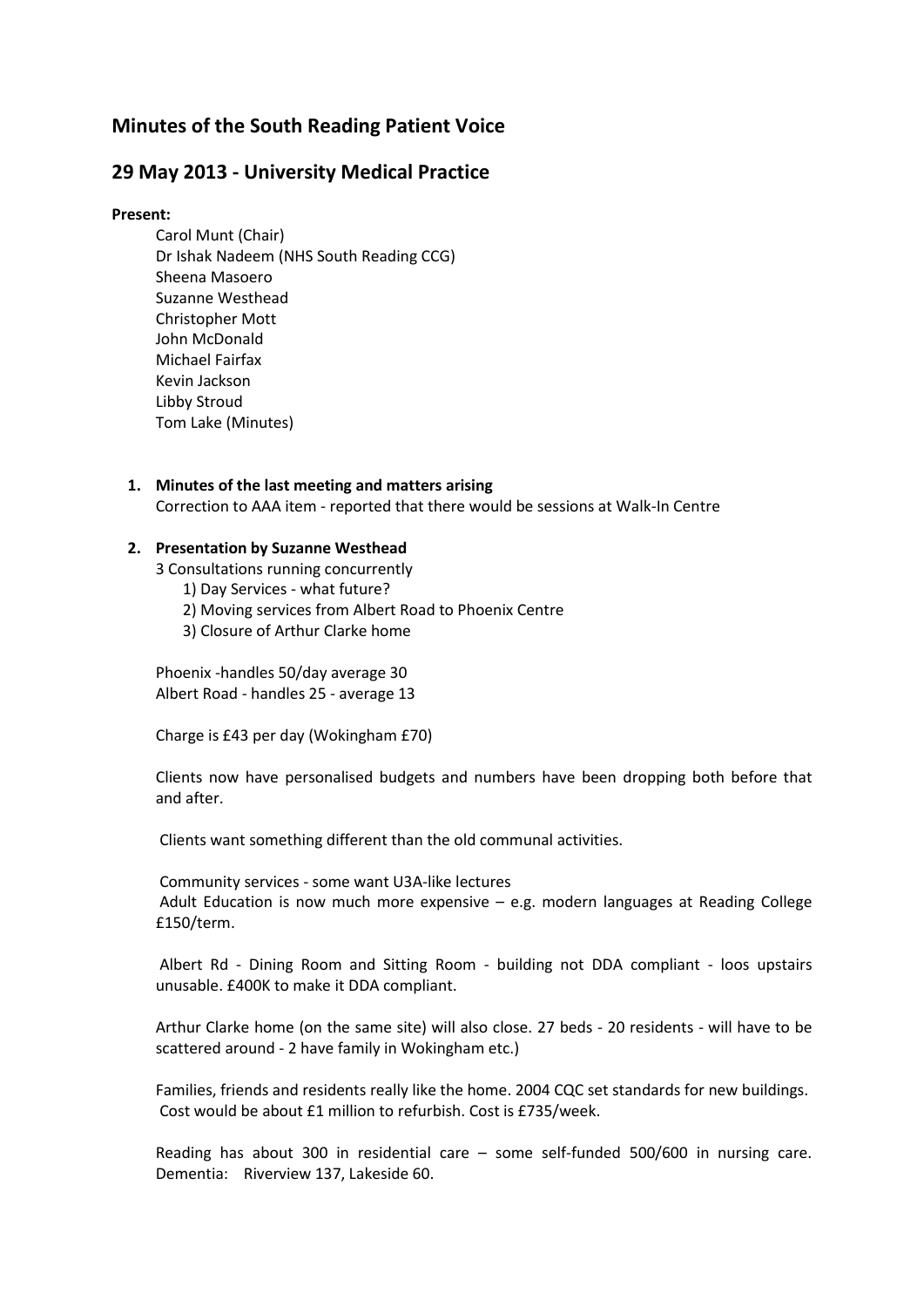Many older people choosing to stay at home, over age 90 and over 100. The extra care housing system is being extended. Cedar Lodge 60, Chimney Court and Cornerstone, Dee Park, Oak Tree 47 about to come on stream with carers on site. Extra care housing system. 2 more coming.

There were concerns about safeguarding and patient safety at Riverview. CQC report will be out next week. Will reopen when deemed safe. Concerns about clinical leadership, not staffing numbers. Was Southern Cross - now Lifestyle but some of the same directors?

This is currently holding up discharges from hospital urgent care. In-reach from RBH Geriatricians and matrons.

## 3. **Sheena Masoero: Introducing Healthwatch's Patient Engagement Development.**

Hopefully the beginning of on-going conversations. Reading LiNK applied to Partnership Development Fund for work for the current year on patient engagement. 4-point plan:

1) PPG in every practice

- actual or virtual at about 75% of practices.

Reason: generally considered to be due to lack of support.

Looking for good practice and spreading it e.g. Western Elms - meeting with CCG well attended. focus on carers - week of focus on carers and raised number of carers registered with the practice.

C Mott: Elizabeth has asked me to do the same sort of thing in S Reading - so Sheena and I will be meeting.

One of things we do at Milman (Kumar) is review the results of the surveys.

 2) Share mechanism to share information and ideas across PPGs, Healthwatch and Healthwatch voices.

3) Identify and collect best practice.

4) Develop toolkit with support information with PPGs.

Generally SRPV would like to coordinate with its PPGs but there is a problem of finding the effort. Chris Mott will be active for the CCG.

## **4. Ishak Nadeem: CCG report**

QIPP ideas now needed for next year. All ideas to be collated - then evaluated.

Investing to save or to improve quality. Urgent Care, LTC, Planned Care, Frail Elderly Pathway joined up care for elderly 3 LAs and 4 CCGs meeting in May - pooling budgets, coordinating.